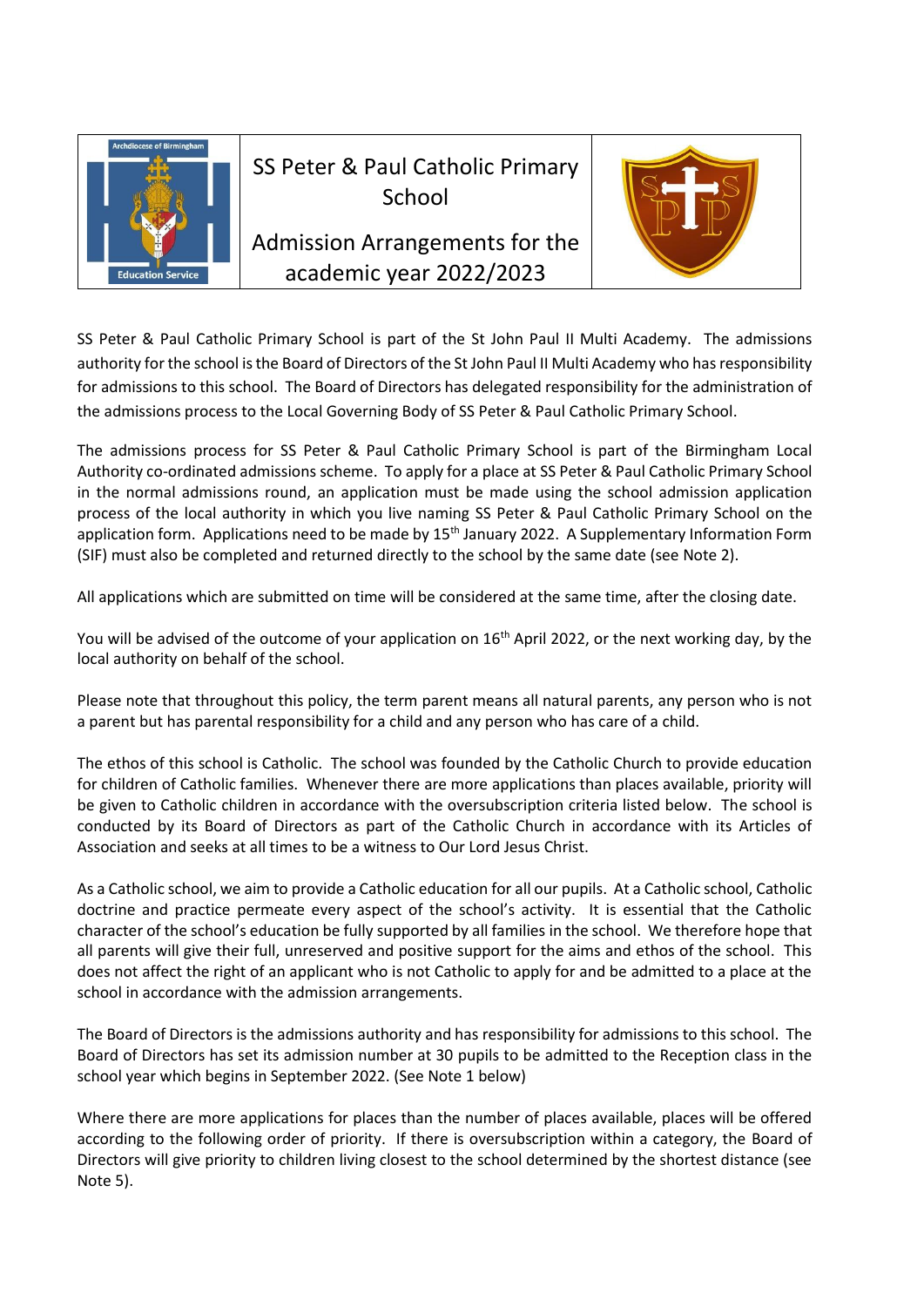For the purposes of this policy, parish boundaries are as shown on the Archdiocese of Birmingham parish boundary map which can be accessed at<https://www.birminghamdiocese.org.uk/boundary-map> and will be applied to the admission arrangements for the academic year 2022/2023. A map of the parish boundary is available at the school and parish or by post on request

# Oversubscription Criteria

- 1. Baptised Catholic children (see Note 2 below) who are looked after or previously looked after (See Note 3 below).
- 2. Baptised Catholic children (see Note 2 below) living in the parish of SS Peter & Paul who have a brother or sister (see Note 4 below) attending SS Peter & Paul Catholic Primary School at the time of admission.
- 3. Baptised Catholic children (see Note 2 below) living in the parish of SS Peter & Paul.
- 4. Other Baptised Catholic children (see Note 2 below) who have a brother or sister (see Note 4 below) attending SS Peter & Paul Catholic Primary School at the time of admission.
- 5. Other Baptised Catholic children (see note 2 below).
- 6. Non-Catholic children who are looked after or previously looked after (See Note 3 below).
- 7. Non-Catholic children who have a brother or sister (see Note 4 below) attending SS Peter & Paul Catholic Primary School at the time of admission.
- 8. Non-Catholic children.

#### **Note 1**

Children with an Education, Health and Care (EHC) Plan that names the school **MUST** be admitted. This will reduce the number of places available to applicants. This is not an oversubscription criteria.

#### **Note 2**

In all categories, for a child to be considered as Catholic, evidence of Catholic Baptism or Reception into the Church will be required. For a definition of a Baptised Catholic, see the Appendix. Those who face difficulties in producing written evidence of Catholic Baptism or Reception into the Church should contact their Parish Priest.

Parents making an application for a Catholic child should also complete a Supplementary Information Form (SIF) **which should be returned directly to the school**. If you do not provide the information required in the Supplementary Information Form and return it by the closing date, together with all supporting documentation, this is likely to affect the criteria that your child is placed into, which is likely to affect your child's chance of being offered a place at this school.

For the purposes of this policy, a looked after child living with a family where at least one of the carers is Catholic will be considered as Catholic. The carer must forward a copy of their own Catholic Baptismal or Reception certificate directly to the school in order for this priority to be given to the child as failure to do so will result in the looked after child being ranked as a non-Catholic.

#### **Note 3**

"A "looked after child" has the same meaning as in section 22(1) of the Children Act 1989, and means any child who is (a) in the care of the local authority or (b) being provided with accommodation by them in the exercise of their social services functions (eg children with foster parents) at the time of making the application to the school. A "previously looked after child" is a child who immediately moved on from that status after becoming subject to an adoption, child arrangement order or special guardianship order and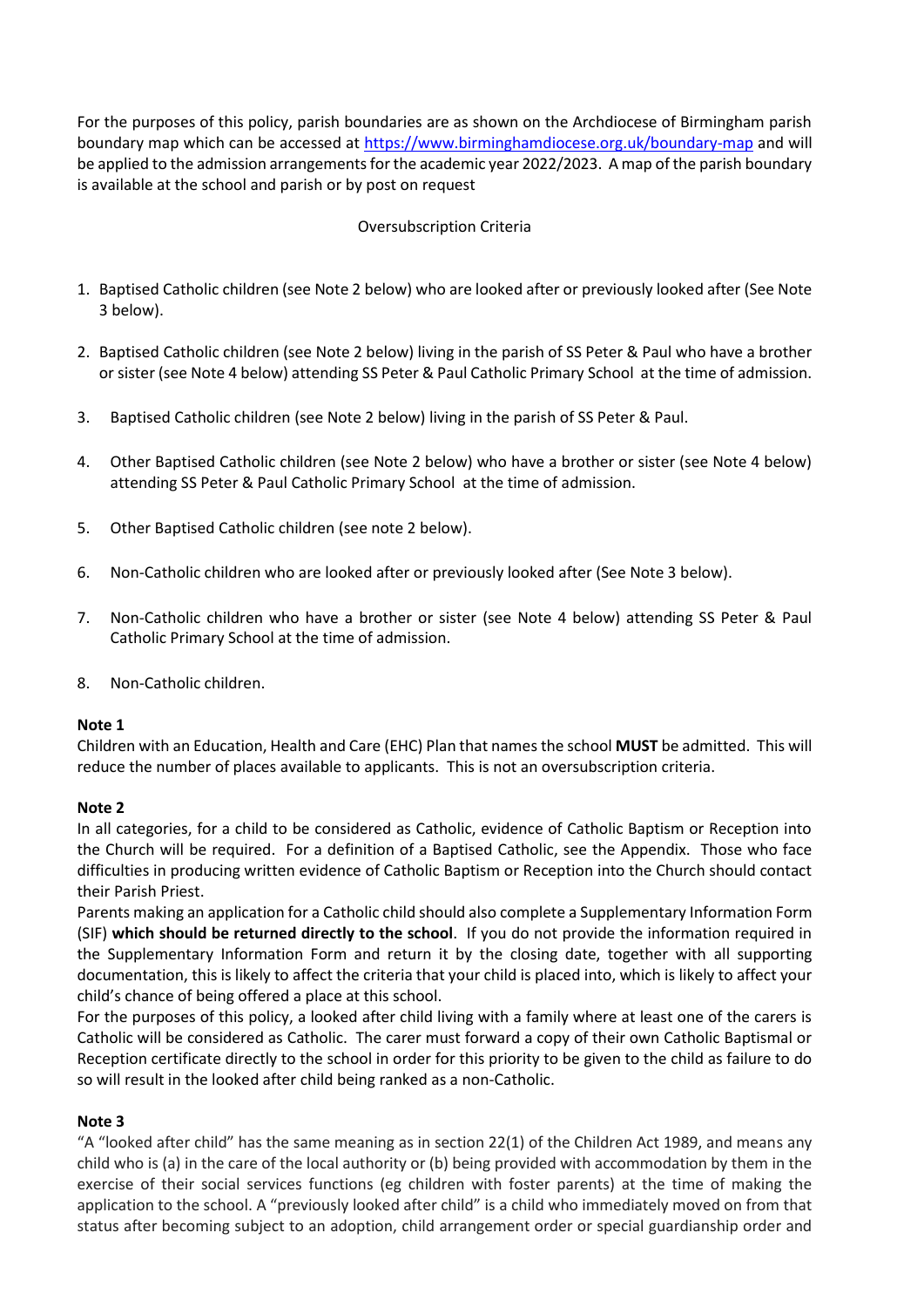includes those children who appear to have been in state care outside of England and ceased to be in state case as a result of being adopted. For the purposes of this policy, a looked after child living with a family where at least one of the carers is Catholic will be considered as Catholic. The carer must forward a copy of their own Catholic Baptismal or Reception certificate directly to the school in order for this priority to be given to the child as failure to do so will result in the looked after child being ranked as a non-Catholic."

# **Note 4**

For all applicants the definition of a brother or sister is:

- A brother or sister sharing the same parents
- A half-brother or half-sister, where two children share one common parent
- A step-brother or step-sister, where two children are related by a parents' marriage or civil partnership, or where they are unrelated but their parents are living as partners.
- Adopted or fostered children

#### **Note 5**

Distances are calculated on the basis of a straight-line measurement between the child's home address and SS Peter & Paul Catholic Primary School front gate. The Local Authority uses a computerised system, which measures all distances in metres. Ordnance Survey supplies the co-ordinates that are used to plot a child's home address and the address of the school.

In a very small number of cases, where the school is oversubscribed, it may not be possible to decide between the applications of those pupils who are the final qualifiers for a place when applying the published admission criteria.

For example, this may occur when children in the same year group live at the same address, or if the distance between the home and the school is exactly the same, for example, blocks of flats. If there is no other way of separating the application according to the admissions criteria and to admit both, or all, of the children would cause the Published Admission Number for the child's year group to be exceeded, the Local Authority, on behalf of the Board of Directors, will use a computerised system to randomly select the child to be offered the final place.

The Board of Directors will, where possible, admit twins and all siblings from multiple births where one of the children is the last child ranked within the school's published admission number.

A child's home address refers to the address where the child usually lives with a parent or carer and will be the address provided in the Local Authority's Common Application Form.

Where parents have shared responsibility for a child, and the child lives for part of the week with each parent, the home address will be the address provided in the Local Authority's Common Application Form, provided that the child resides at that address for any part of the school week.

Parents may be requested to supply documentary evidence to satisfy the Board of Directors that the child lives at the address put forward by the parents.

If a place in the school is offered on the basis of an address that is subsequently found to be different from a child's normal and permanent home address, then that place is liable to be withdrawn.

#### **SCHOOL ENTRY**

Parents must, by law, ensure that their child is receiving suitable full time education from the beginning of the term following the child's fifth birthday, when they will have begun to be of compulsory school age.

Where a place is offered in the school, the pupil will be entitled to take up that place, on a full-time basis in the September following their fourth birthday.

A child's parents may defer the date at which their child, below compulsory school age, is admitted to the school, until later in the school year but not beyond the point at which they reach compulsory school age and not beyond the first day of the summer term 2023.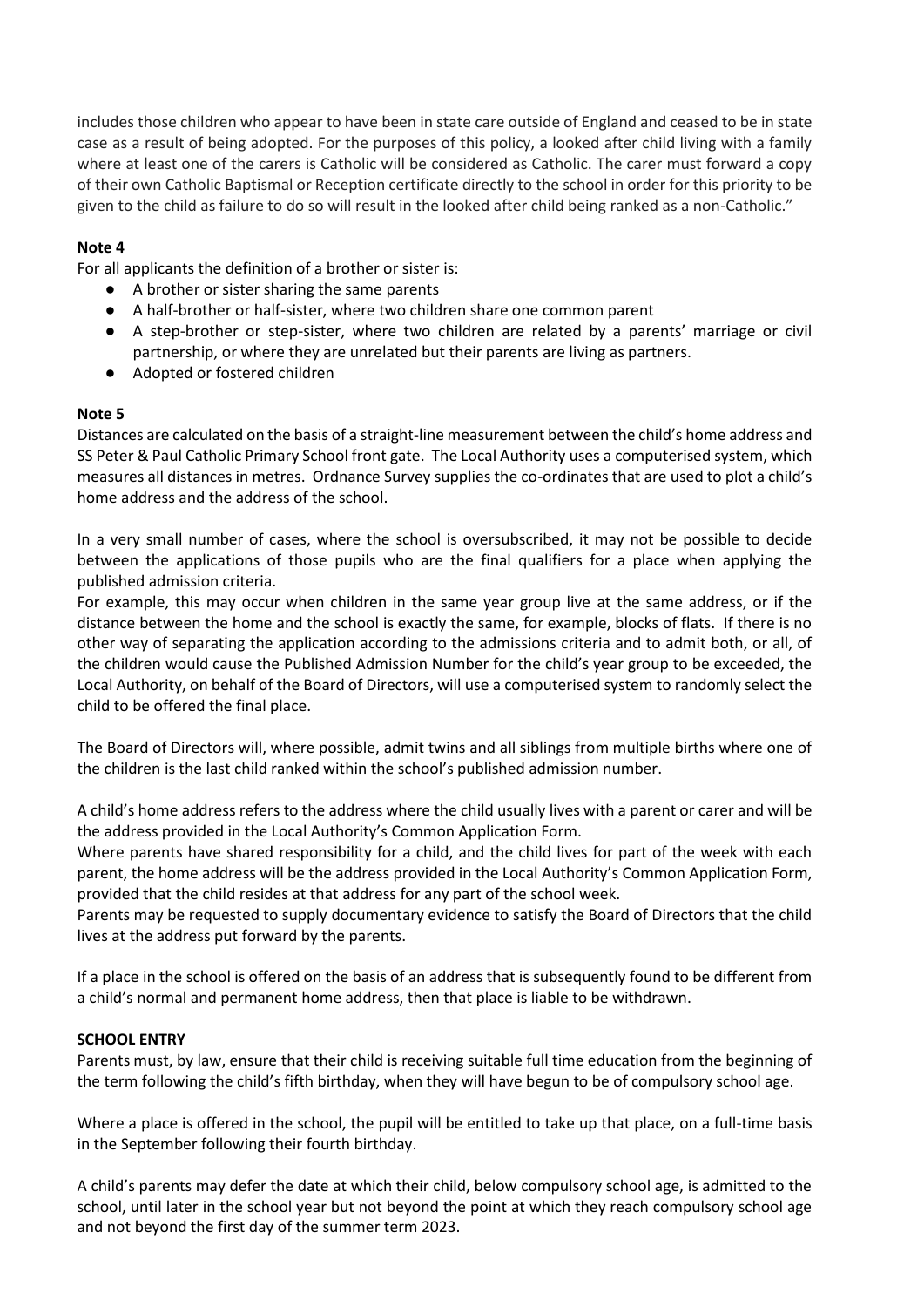A child may take up a part-time place until later in the school year, but not beyond the point at which the child reached compulsory school age.

Upon receipt of the offer of a place a parent should notify the school, as soon as possible, that they wish to either defer their child's entry to the school or take up a part-time place.

The parent of a child whose fifth birthday falls during the summer term who wishes to defer their child's admission until the beginning of the following academic year (when the child will have begun to be of compulsory school age) will therefore need to make a separate in-year application for a place in Year 1 at the school. Any reception class place offered following an application made for the 2022/2023 admission round will be withdrawn if the child does not take up that place by the first day of the summer term 2023.

### **APPLICATIONS FOR CHILDREN TO BE ADMITTED INTO A CLASS OUTSIDE OF THEIR NORMAL AGE GROUP**

Parents have the right to request, but not insist, that their child be considered for admission to a class outside of their normal age group. This could be the case, for example, if a child is gifted and talented, has experienced problems such as ill health, or that the child is summer born, ie a child born between 1<sup>st</sup> April and 31<sup>st</sup> August. Parents who wish for their child to be considered for admission to a class outside of their normal age group must make an application for the normal age group in the first instance. Parents must then submit a formal request to the Board of Directors for the child to be considered for a different age group class instead. This request should be in the form of a written letter of application outlining the reasons why they wish for their child to be considered to be admitted into a class outside of their normal age group and enclosing any supportive evidence and documentation that they wish to be taken into account as part of that request.

The Board of Directors will consider requests submitted for a child to be admitted into a class outside of their normal age group and advise parents of the outcome of that request before national offer day, having taken into account the information provided by the parents, the child's best interests and the views of the Head Teacher.

If the request is refused, the original application for the normal age group class will progress through the Local Authority co-ordinated admissions scheme, be considered by the Board of Directors and the parents advised of the outcome.

If the request is agreed and the year group for which the parents have requested a place is a current year group in the school, then the application will be considered by the Board of Directors and the parents advised of the outcome.

If the request is agreed and the year group for which the parents have requested a place is for a future year group, ie Reception in September 2023, then the original application is withdrawn and the parents must submit a fresh application for Reception 2023 when applications open in the autumn term of 2022. Please note that parents only have the right to re-apply for a place. Where the Board of Directors agrees to consider an application for Reception the following year, that application is considered alongside all other applications received and parents will be advised of the outcome of that application on national offer day. No place is reserved or held for the child in advance.

If parents are considering submitting an application for their child to be admitted into a class outside of their normal age group, it is strongly recommended that they also read the DFE guidance which can be found at:

<https://www.gov.uk/government/publications/summer-born-children-school-admission>

#### **APPEALS**

Parents who wish to appeal against the decision of the Board of Directors to refuse their child a place in the school should make that appeal request in writing to the Chair of the Board of Directors at the school address. Appeals will be heard by an independent panel.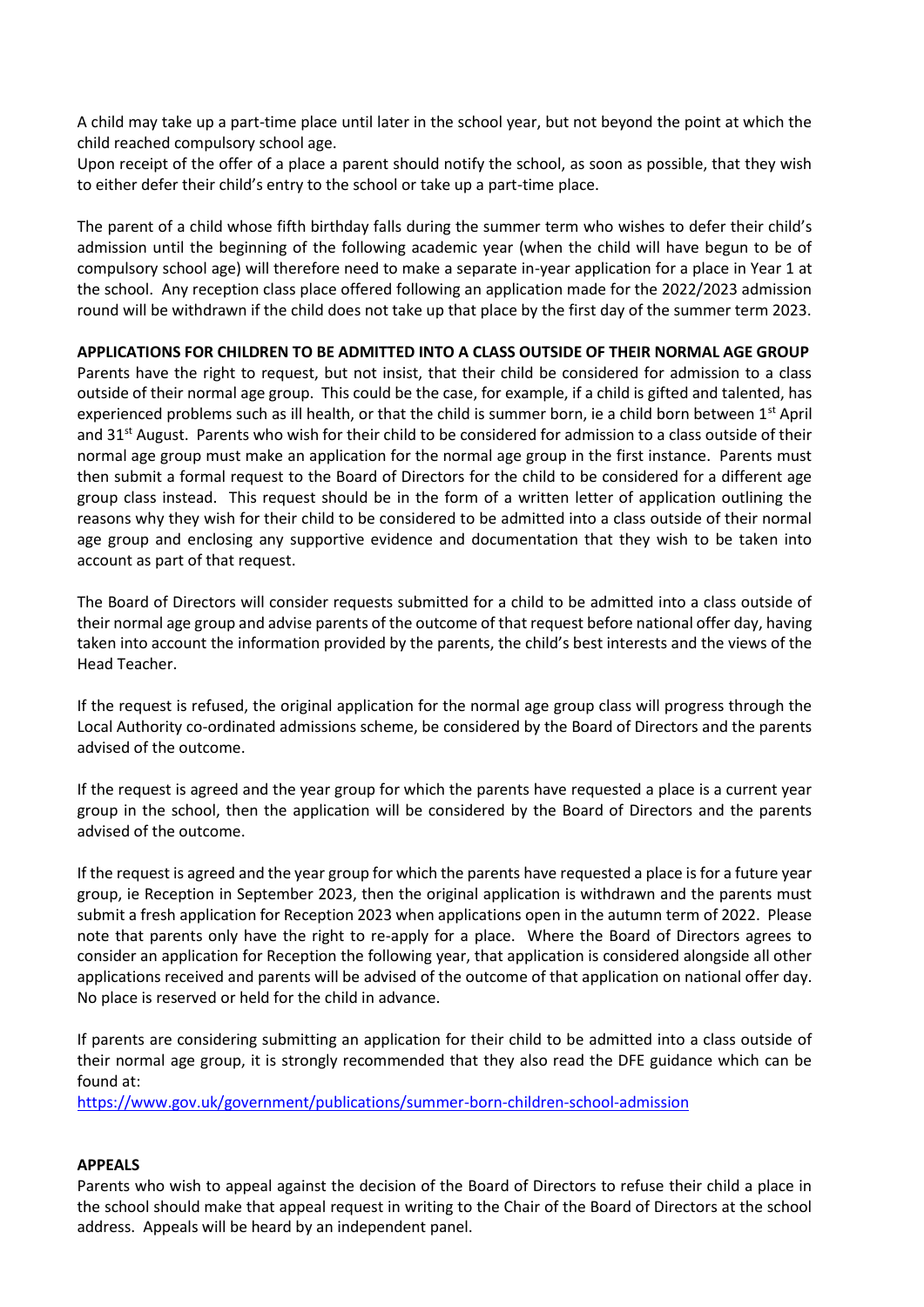Please note that parents do not have the right to appeal if their request for their children to be admitted to a class outside of their normal year group has been refused, but the Board of Directors have offered a place in the normal age group instead.

#### **REPEAT APPLICATIONS**

Any parent can apply for a place for their child at any time outside of the normal admissions round. Parents do not have the right to a second appeal in respect of the same school for the same academic year unless, in exceptional circumstances, the Board of Directors has accepted a second application from the parent because of a significant and material change in the circumstances of the parent, child or school, but have still refused admission.

#### **LATE APPLICATIONS**

Late applications will be dealt with in accordance with the Local Authority's co-ordinated admissions scheme. This states that in exceptional circumstances applications submitted to Birmingham local authority after the final closing date, but before the date that Birmingham local authority forwards the applications to the appropriate admission authority for consideration, may be considered at the same time as those which were received by the final closing date. Discretion will be used when considering the individual circumstances. For example where:

- There were exceptional reasons which prevented the parent from applying by the closing date.
- A child and the parent have moved home.
- Where the parent has been contacted regarding the information contained within their application, for example, an incomplete application or potentially misleading information requiring further investigation.

All late applications received after the date that Birmingham local authority forwards the applications to the appropriate admission authority for consideration, but before the offer of places, will only be considered after those applications which were received on time have been considered. Such applications may therefore be less likely to be offered a place. All late applications received after the offer of places will be considered. In the event that SS Peter & Paul Catholic Primary School is undersubscribed, a place will be offered. Applications made on or after the start of the Autumn Term 2022 will need to be submitted directly to the school and will be treated as an in-year application.

You are encouraged to ensure that your application is received on time.

#### **CHANGE IN PREFERENCE**

Once parents have submitted their preference, they will not be allowed to change them without an exceptional change in their circumstances, for example, if the family has recently moved address or an older sibling has changed schools. All requests to change preferences should be made in writing to the Local Authority to whom the parents submitted the original application. Where a change of preference is submitted for an oversubscribed school, without an exceptional change in circumstances, then the application will be refused.

#### **WAITING LIST**

In addition to their right to appeal, children who have not been offered a place at SS Peter & Paul catholic Primary School but were offered a school that was ranked as a lower preference on their application form will be added to a waiting list.

The waiting list will be maintained until  $31<sup>st</sup>$  December 2022 and will then be discarded. Parents may apply to SS Peter & Paul Catholic primary School for their child's name to remain on the waiting list until the end of the academic year 2023 when it will be discarded.

A child's position on a waiting list is not fixed. When a new child joins the waiting list, all applicants on that waiting list will be re-ranked to ensure that the list is always maintained in oversubscription criteria order. This means that a child's position on the waiting list could go up or down during the time that it is on the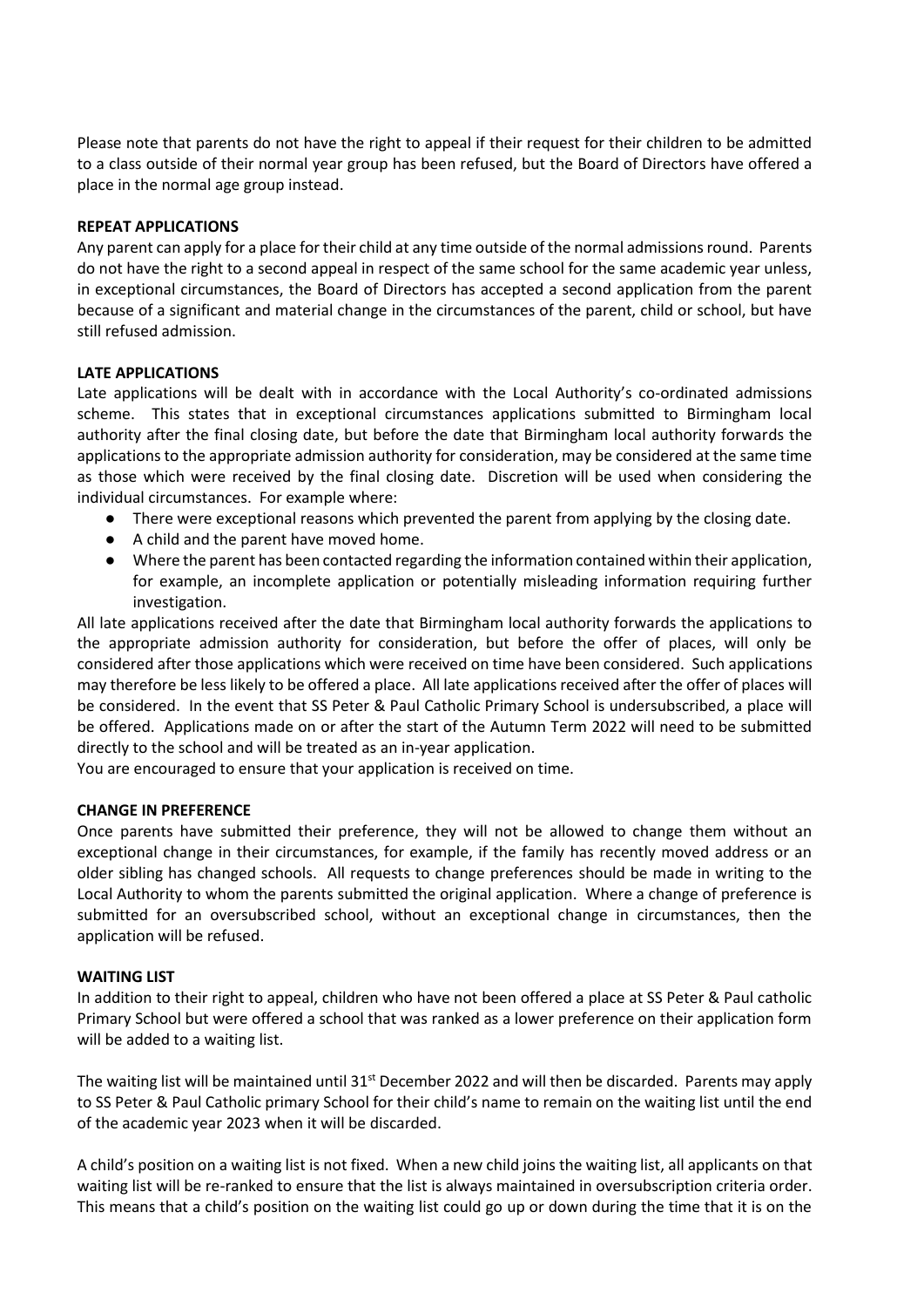list. Any late applications accepted will be added to the waiting list in accordance with the oversubscription criteria.

Inclusion on the waiting list does not mean that a place will eventually become available. It may be that those already offered places may accept them, thereby filling all available places.

Children who are the subject of a direction by the Local Authority to admit or who are allocated to a school in accordance with the Fair Access Protocol take precedence over those on a waiting list.

#### **IN YEAR FAIR ACCESS PROTOCOL**

The Board of Directors of SS Peter & Paul Catholic Primary school is committed to taking its fair share of children who are vulnerable and/or hard to place, as set out in locally agreed protocols. Accordingly, outside the normal admission round the Board of Directors is empowered to give absolute priority to a child where admission is requested under any locally agreed protocol. The Board of Directors has this power, even when admitting the child would mean exceeding the published admission number subject to the infant class size exceptions.

#### **APPLICATIONS OTHER THAN THE NORMAL INTAKE TO RECEPTION CLASS (IN-YEAR ADMISSIONS)**

An application can be made for a place for a child at any time outside the normal admission round and the child will be admitted where there are places available. Applications should be made to the school by contacting SS Peter & Paul Catholic Primary School office and all families approaching the school will be given an application form. Where there are places available but more applications than places, the published oversubscription criteria, as set out for the normal round of admissions, will be applied.

If there are no places available, the child will be added to the waiting list (see above).

Parents will be advised of the outcome of their application in writing and, where the Board of Director's decision is to refuse their child a place, have the right to appeal to an independent appeal panel.

There is no charge or cost related to the admission of a child to this school.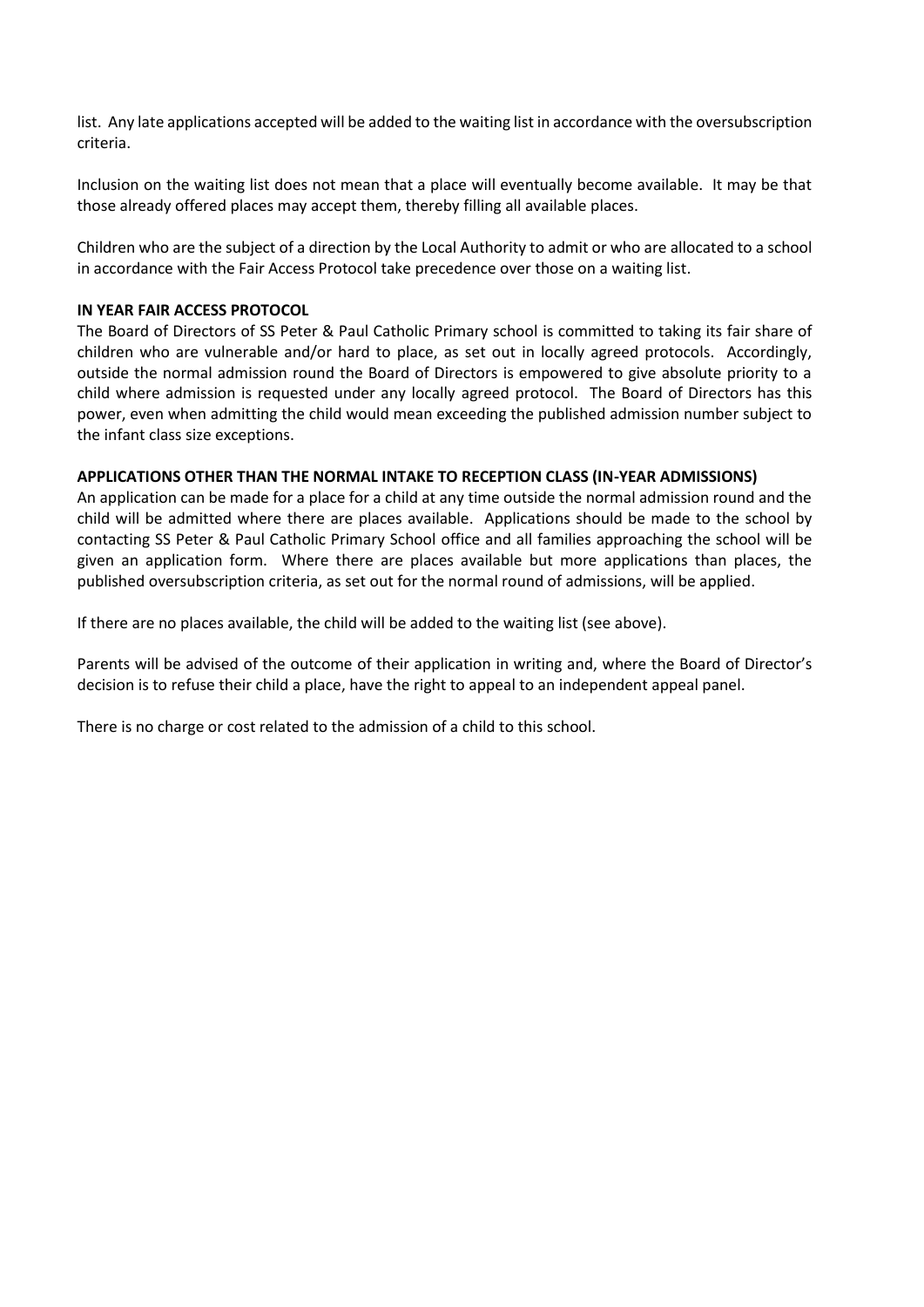#### **APPENDIX**

#### **DEFINITION OF A "BAPTISED CATHOLIC"**

A "Baptised Catholic" is one who:

● Has been baptised into full communion (Cf. *Catechism of the Catholic Church, 837*) with the Catholic Church by the Rites of Baptism of one of the various ritual Churches in communion with the See of Rome. Written evidence of this baptism can be obtained by recourse to the Baptismal Registers of the church in which the baptism took place (Cf. *Code of Canon Law, 877 & 878*).

Or

● Has been validly baptised in a separated ecclesial community and subsequently received into full communion with the Catholic Church by the *Rite of Reception of Baptised Christians into the Full Communion of the Catholic Church.* Written evidence of their baptism and reception into full communion with the Catholic Church can be obtained by recourse to the Register of Receptions, or in some cases, a sub-section of the Baptismal Registers of the church in which the *Rite of Reception* took place (Cf. *Rite of Christian Initiation, 399*).

### **WRITTEN EVIDENCE OF BAPTISM**

The Governing bodies of Catholic schools and Boards of Directors of Catholic Academies will require written evidence in the form of a Certificate of Baptism or Certificate of Reception before applications for school places can be considered for categories of "Baptised Catholics". A Certificate of Baptism or Reception is to include: the full name, date of birth, date of Baptism or Reception, and parent(s) name(s). The certificate must also show that it is copied from the records kept by the place of Baptism or Reception.

Those who would have difficulty obtaining written evidence of Catholic Baptism/Reception for a good reason, may still be considered as Baptised Catholics but only after they have been referred to their parish priest who, after consulting the Vicar General, will decide how the question of Baptism/Reception is to be resolved and how written evidence is to be produced in accordance with the law of the Church.

Those who would be considered to have good reason for not obtaining written evidence would include those who cannot contact the place of Baptism/Reception due to persecution or fear, the destruction of the church and the original records, or where Baptism/Reception was administered validly but not in the Parish church where records are kept.

Governors and Boards of Directors may request extra supporting evidence when the written documents that are produced do not clarify the fact that a person was baptised or received into the Catholic Church, (i.e. where the name and address of the Church is not on the certificate or where the name of the Church does not state whether it is a Catholic Church or not.)

For the purposes of this policy, a looked after child (see Note 3) living with a family where at least one of the parents/carers is Catholic will be considered as Catholic.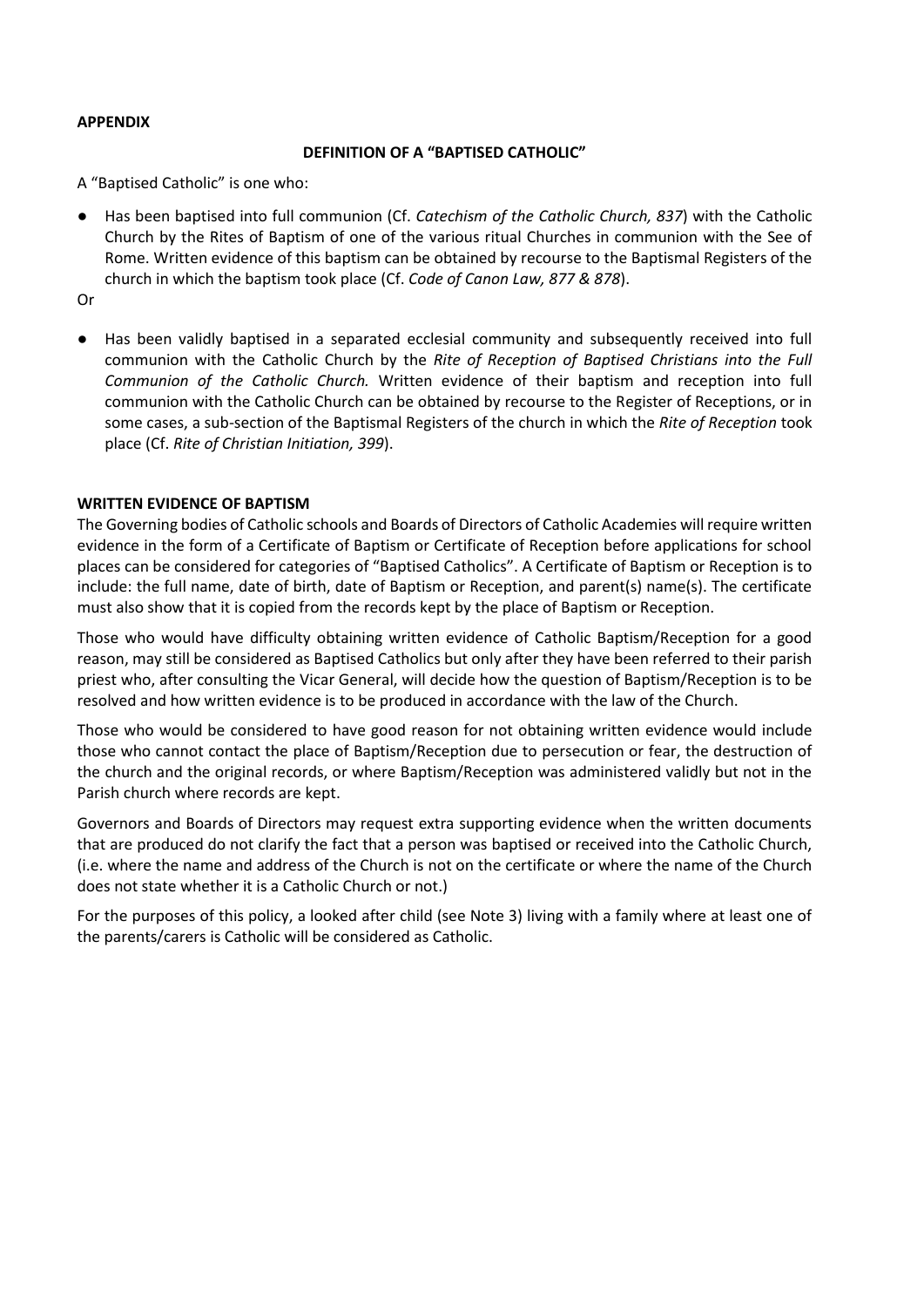

# **Supplementary Information Form**

The ethos of this school is Catholic. The school was founded by the Catholic Church to provide education for children of Catholic families. Whenever there are more applications than places available, priority will be given to Catholic children in accordance with the oversubscription criteria listed below. The school is conducted by its Board of Directors as part of the Catholic Church in accordance with its Articles of Association and seeks at all times to be a witness to Our Lord Jesus Christ. As a Catholic school, we aim to provide a Catholic education for all our pupils. At a Catholic school, Catholic doctrine and practice permeate every aspect of the school's activity. It is essential that the Catholic character of the school's education be fully supported by all families in the school. We therefore hope that all parents will give their full, unreserved and positive support for the aims and ethos of the school. This does not affect the right of an application who is not Catholic to apply for and be admitted to a place at the school in accordance with the admission arrangements.

| Child's Surname:        |  |
|-------------------------|--|
| Child's First Name(s):  |  |
| Address:                |  |
| Contact number:         |  |
| Child's current school: |  |

Please tick the appropriate boxes below:

| Is the above named child a Baptised Catholic or have they<br>been received into the Catholic Church?    | Yes* | No    |  |
|---------------------------------------------------------------------------------------------------------|------|-------|--|
| Is the certificate of Catholic Baptism or Reception into the $\vert$ Yes<br>  Catholic Church attached? |      | $No*$ |  |

\*A Certificate of Catholic Baptism or Reception into the Catholic Church is required in order for the Board of Directors to give the correct priority to an application.

Failure to provide evidence of Catholic Baptism or Reception in the Church may affect the oversubscription criterion that the child's name is placed in.

Please note that as well as completing this Supplementary Information Form, **parents must also complete the Local Authority's Common Application Form** in order for the application to be complete which is available at [https://www.birmingham.gov.uk/schooladmissions.](https://www.birmingham.gov.uk/schooladmissions) This Supplementary Information Form is only for school use and is, in conjunction with the Local Authority's Common Application Form, to enable the Board of Directors to rank applicants using the published oversubscription criteria:

This Supplementary Information Form must be returned directly to SS Peter & Paul Catholic Primary School at Kingsbury Road, Erdington, Birmingham B28 9ND by 15<sup>th</sup> January 2022.

# **Please note that this is NOT the local authority's Common Application Form. As well as completing this Supplementary Information Form and returning it directly to the school, you MUST also complete the local authority's Common Application Form otherwise your application will be deemed incomplete and therefore invalid.**